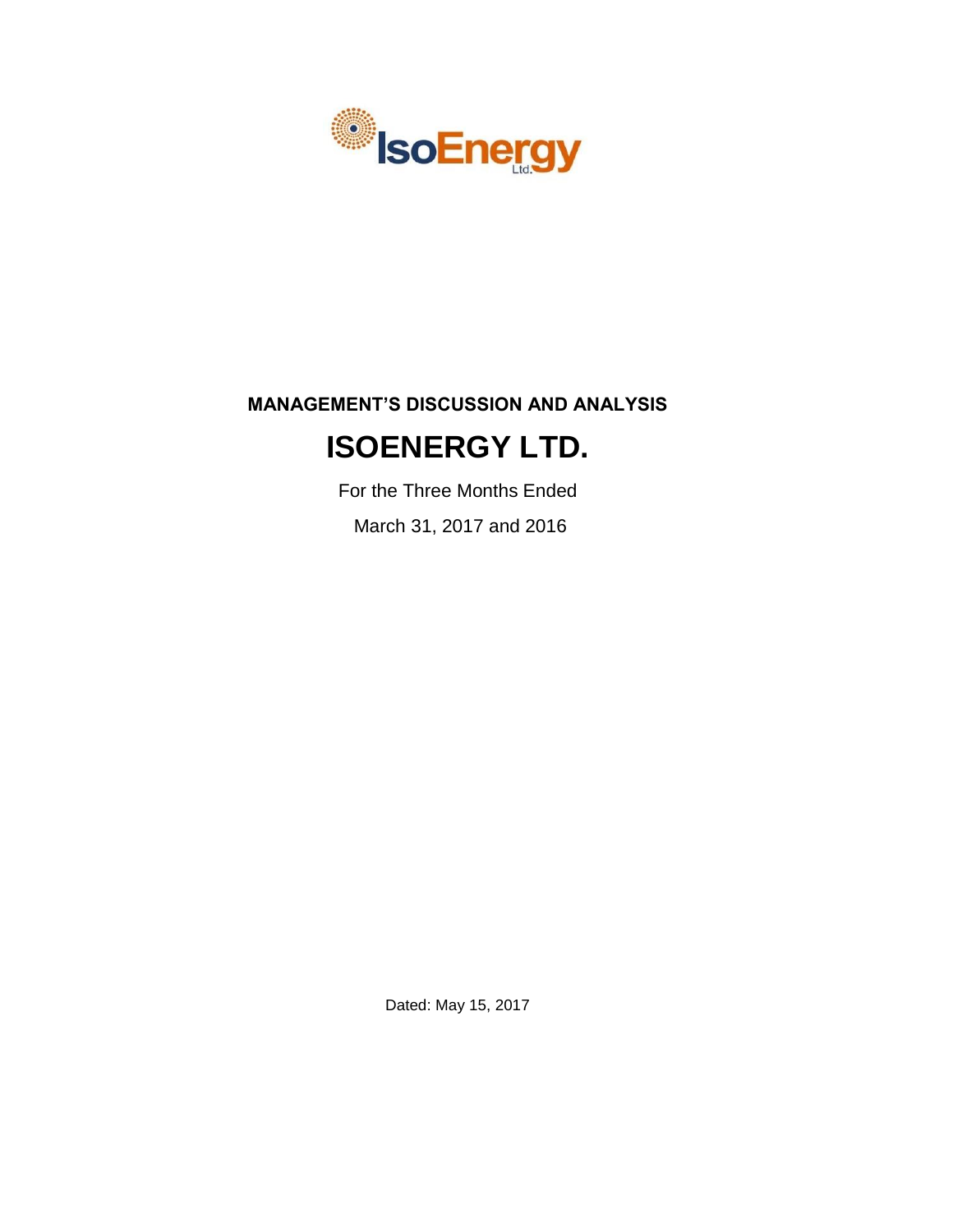#### **GENERAL**

This management's discussion and analysis ("**MD&A**") is management's interpretation of the results and financial condition of IsoEnergy Ltd. ("**Iso**" or the "**Company**") for the three months ended March 31, 2017 and includes events up to the date of this MD&A. This discussion should be read in conjunction with the unaudited condensed consolidated interim financial statements for the three months ended March 31, 2017 and the notes thereto (together, the "**Interim Financial Statements**") and other corporate filings, including the audited financial statements for the period ended December 31, 2016 (the "**Annual Financial Statements**"), all of which are available under the Company's profile on SEDAR at www.sedar.com. All dollar figures stated herein are expressed in Canadian dollars, unless otherwise specified. This MD&A contains forward-looking information. Please see "Note Regarding Forward-Looking Information" for a discussion of the risks, uncertainties and assumptions used to develop the Company's forward-looking information.

#### **Financial Statements**

Management is responsible for the Interim Financial Statements referred to in this MD&A. The Audit Committee of the Company's Board of Directors has been delegated the responsibility to review and approve the Interim Financial Statements and MD&A.

The Interim Financial Statements have been prepared in accordance with IAS 34, Interim Financial Reporting, and should be read in conjunction with Iso's audited financial statements for the year ended December 31, 2016 (the "**Annual Financial Statements**"), which have also been prepared in accordance with International Financial Reporting Standards ("**IFRS**") as issued by the International Accounting Standards Board ("**IASB**"). Based on the nature of the Company's activities, both presentation and functional currency is Canadian dollars.

The Company's Interim Financial Statements have been prepared using IFRS applicable to a going concern, which assumes that the Company will be able to realize its assets and discharge its liabilities in the normal course of business for the foreseeable future. The ability of the Company to continue as a going concern is dependent on its ability to obtain financing and achieve future profitable operations.

#### **Technical Information**

All scientific and technical information herein has been reviewed and approved by Mr. Steve Blower, P.Geo., Vice President – Exploration for Iso. Mr. Blower is a qualified person for the purposes of National Instrument 43-101 *Standards of Disclosure for Mineral Projects ("***NI 43-101***")*. For additional information regarding the Company's Radio project and Thorburn Lake project, including its quality assurance and quality control procedures, please see the technical report entitled "Technical Report for the Radio Project, Northern Saskatchewan" dated effective August 19, 2016 and the technical report entitled "Technical Report for the Thorburn Lake Project, Northern Saskatchewan" dated effective September 26, 2016, respectively, in each case, on the Company's profile at [www.sedar.com.](http://www.sedar.com/) Mr. Blower has verified the sampling, analytical, and test data underlying the information or opinions contained herein by reviewing original data certificates and monitoring all of the data collection protocols.

The historical mineral resource estimate in respect of the Mountain Lake project referred to below, was reported in the technical report entitled "Mountain Lake Property, Nunavut" and dated February 15, 2005. This resource is a historical estimate and a qualified person has not done sufficient work to classify the historical estimate as current mineral resources. As a result, the historical estimate is not being treated as a current mineral resource. However, the Company believes that the historical estimate is relevant and reliable, as it was prepared by a "qualified person" (as defined in NI 43-101) with significant experience with the project, using methods that were standard in the industry. In order to upgrade or verify the historical estimate as a current mineral resource estimate, the Company anticipates that it will need to incorporate the drilling data collected by Triex Minerals Corp and Pitchstone Exploration Ltd. between 2006 and 2008.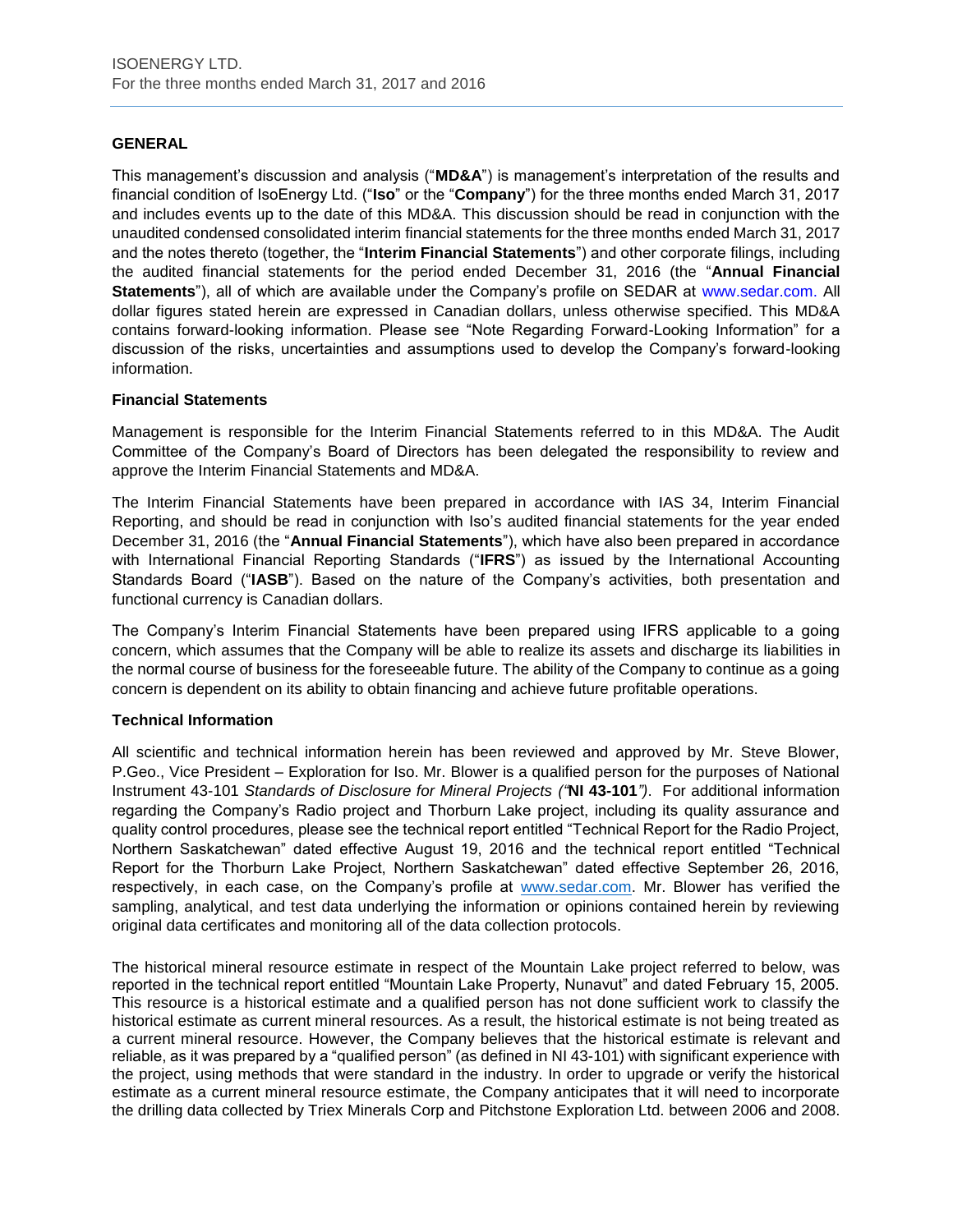The historical resource uses the "inferred mineral resource" category set out in section 1.2 of NI 43-101. There are no more recent estimates available to the Company.

The historical estimate was prepared with the polygonal method using only intervals greater than 0.1%  $U_3O_8$  with a vertical thickness of at least 1.0 metre. Polygon sides were determined by drawing lines perpendicular to, and one half the distance to each adjacent drill hole. Estimated uranium was then obtained by multiplying the polygon areas by their thickness, a specific gravity of 2.5, and the grade of the drill hole interval. The mineral resource was classified as inferred.

# **BACKGROUND**

Iso is the product of an amalgamation completed on October 12, 2016 between a company also called "IsoEnergy Ltd" ("**Old Iso**") and 1089338 B.C. Ltd. (then a wholly-owned subsidiary of NexGen Energy Ltd.), pursuant to section 269 of the British Columbia *Business Corporations Act* (the "**Old Iso Merger**"). Old Iso was incorporated on February 2, 2016 under the *Business Corporations Act* (British Columbia) as a whollyowned subsidiary of NexGen Energy Ltd. ("**NexGen**") to acquire certain exploration assets of NexGen.

NexGen is a Canadian based uranium exploration company focused on the advancement of its Rook 1 Project in the Athabasca Basin, Saskatchewan. NexGen's common shares are listed and posted for trading on the Toronto Stock Exchange. As of the date hereof, NexGen holds 71.7% of the outstanding Iso common shares.

Pursuant to the Old Iso Merger, each outstanding common share of Old Iso was exchanged for one common share of the amalgamated entity, namely Iso or the Company, which had the same business and capital structure as Old Iso. Pursuant to the Old Iso Merger, NexGen was issued one common share of the amalgamated entity in exchange for its one common share of 1089338 B.C. Ltd.

Prior to the Iso Merger, and pursuant to a transfer agreement between Old Iso and NexGen, Old Iso acquired all of NexGen's interest in the Radio Project (including by way of assignment, the Radio Option Agreement (as defined below)), the Thorburn Lake Project and the Madison, 2Z and Carlson Creek properties, all early stage exploration properties located in the Athabasca Basin, Saskatchewan, effective June 17, 2016, (collectively, the "**Transferred Property Interests**"). As consideration for the Transferred Property Interests, Old Iso issued 29 million common shares to NexGen at a price of \$1.00 per common share.

In addition, on June 30, 2016 Old Iso acquired the North Thorburn property in exchange for one million common shares at a price of \$1.00 per common share and a cash payment of \$100,000.

In the period from incorporation to approximately August 15, 2016, pending completion of the brokered and non-brokered private placements described below, NexGen financed Old Iso's operational expenses. As of August 15, 2016, approximately \$458,400 was owing by Old Iso to NexGen in that regard. On August 16, 2016, NexGen converted \$450,000 of the amount owing by Old Iso to NexGen into 450,000 common shares at a price of \$1.00 per share.

On October 13, 2016, Airesurf Network Holdings Inc. ("**Airesurf**") and 2532314 Ontario Ltd., a whollyowned subsidiary of the Company incorporated for the purpose of this transaction with Airesurf, amalgamated under the Ontario *Business Corporations Act* to form IsoOre Ltd., a wholly-owned subsidiary of the Company (the "**Airesurf Transaction**").

Both the Airesurf Transaction and the Old Iso Merger were part of a series of transactions completed in connection with the Company's application to list its common shares on the TSX Venture Exchange (the "**TSXV**").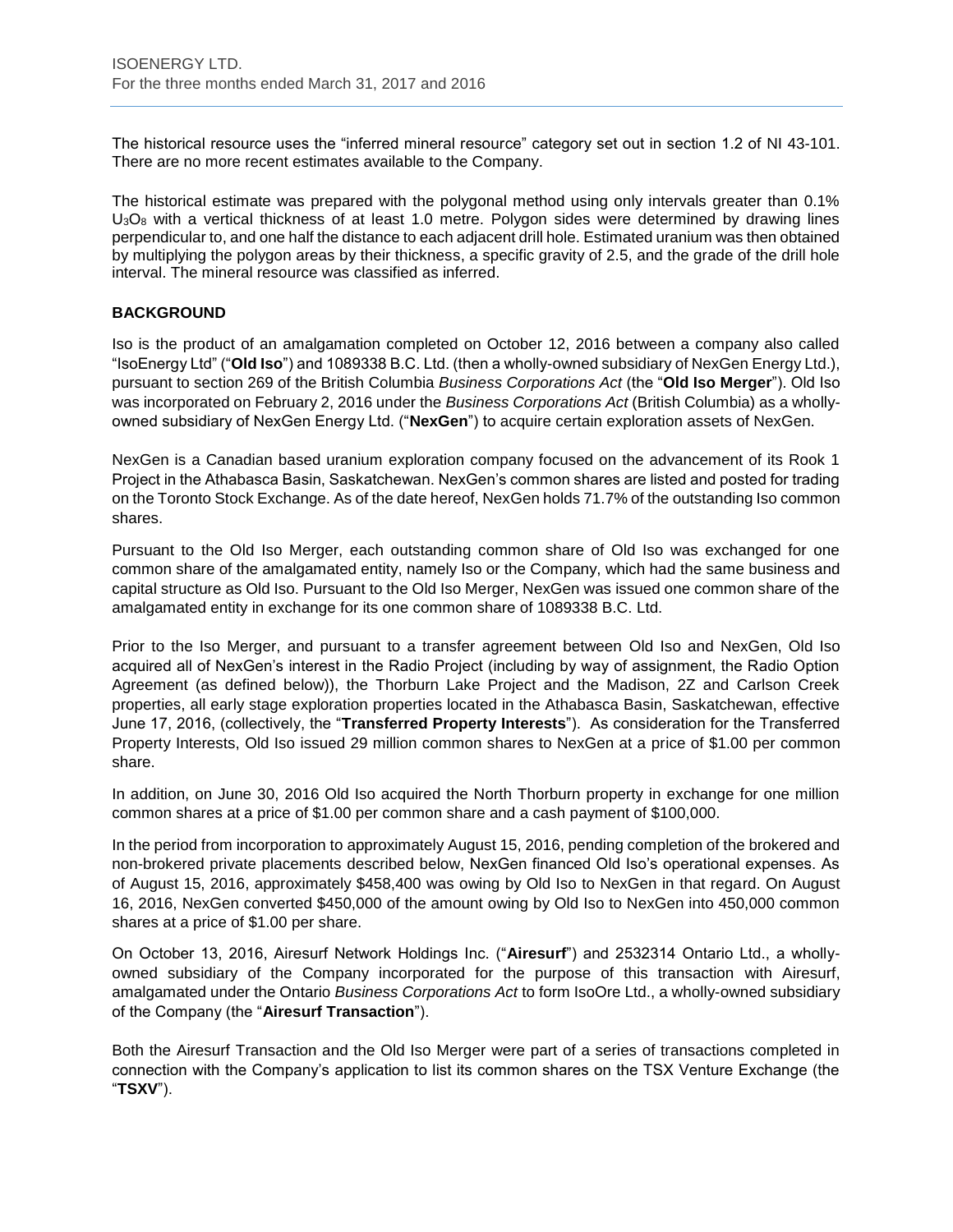On October 19, 2016, Iso was listed on the TSXV as a Tier 2 Mining Issuer.

#### **Radio Option Agreement**

Pursuant to an option agreement, most recently amended February 21, 2014, upon incurring \$10,000,000 of expenditures on the Radio Project by May 31, 2017, the Company has the right to earn a 70% right, title and interest in the Radio property (the "**Radio Option Agreement**"). As of March 31, 2017, the Company has incurred \$2,110,661 of expenditures on the Radio Project.

Upon Iso earning a 70% interest in the Radio Project, Iso and the Radio optionors will be deemed to have formed a joint venture with Iso having an initial 70% interest therein and the Radio optionors having an initial 30% interest and the parties shall proceed in good faith to negotiate the terms of a joint venture agreement. The Radio optionors' 30% interest shall be free carried until the commencement of commercial production after which all costs and expenses (other than those incurred in connection with an expansion in respect of which the Radio optionors shall be free carried) shall be pro rata to the parties' respective interest in the joint venture.

The Radio Option Agreement provides that the Radio optionors shall retain a 2% net smelter royalty and a 2% gross overriding royalty on production from the property, calculated in accordance with the Radio Option Agreement. The gross overriding royalty applies only to gems and gemstones.

#### **OVERALL PERFORMANCE**

#### **General**

The principal business activity of Iso is the acquisition and exploration of uranium mineral properties, principally in the Athabasca Basin of Saskatchewan. Iso's principal assets are: (i) a right to earn a 70% interest in the Radio Project; (ii) a 100% interest in the Thorburn Lake Project (subject to a 1% net smelter return royalty and a 10% carried interest which can be reduced to 1% at the holder's option upon completion of a bankable feasibility study); and (iii) a 100% interest, in each of the Madison, 2Z, Carlson Creek and North Thorburn properties. Figure 1 below sets forth the location of the Company's properties in Saskatchewan.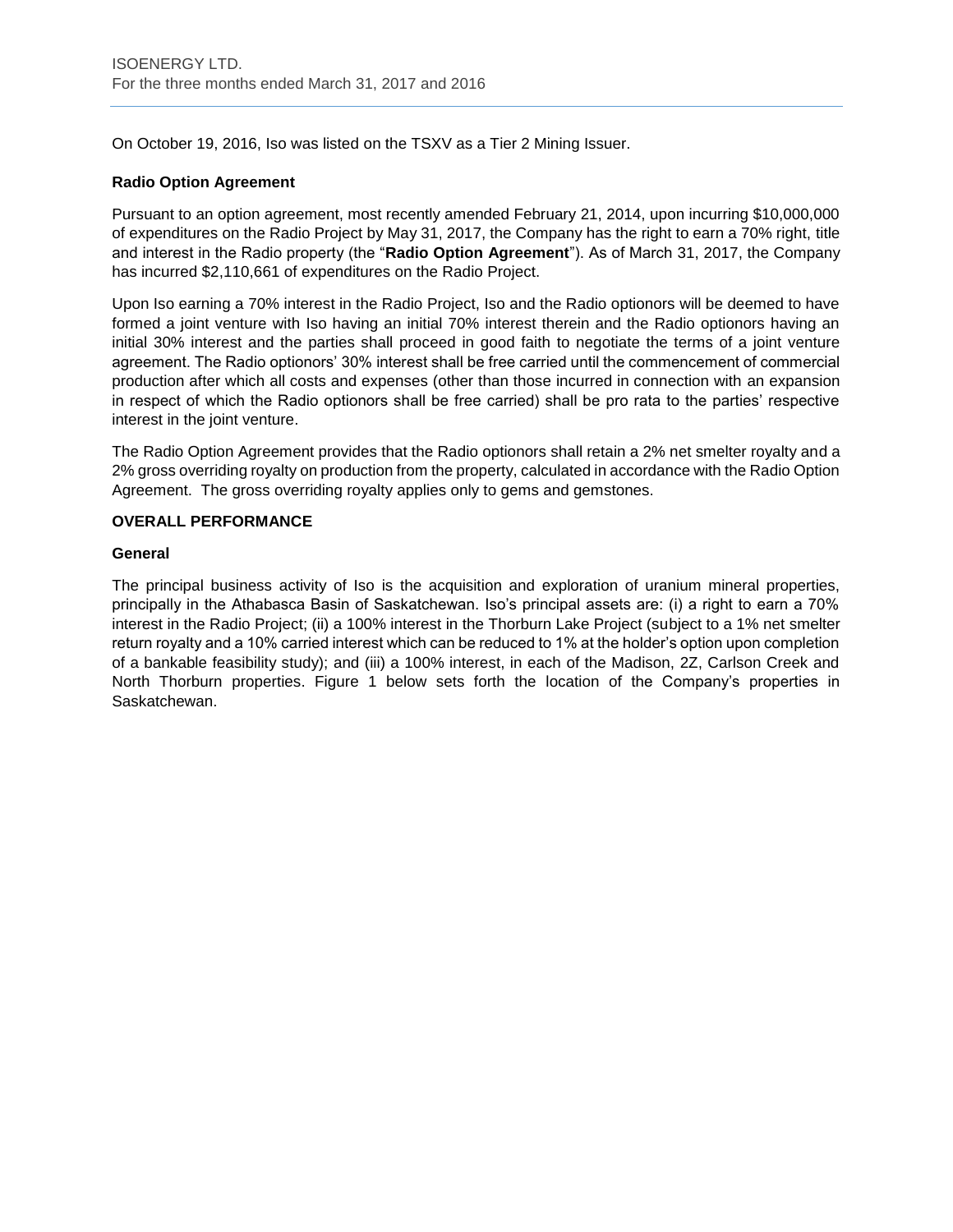Figure 1 – Property Location Map



In February 2017, the Company also acquired the Mountain Lake uranium deposit in the Hornby Bay Basin, Nunavut. The property consists of five claims totaling 5,625 hectares and was acquired by staking. Mountain Lake is located 100 kilometres southwest of the coastal community of Kugluktuk. The property contains a historical inferred mineral resource estimate of 8.2 million pounds  $U_3O_8$  with an average grade of 0.23% U3O<sup>8</sup> contained in 1.6 million tonnes of mineralization.

As an exploration stage company, the Company does not have revenues and is expected to generate operating losses. As at March 31, 2017, the Company had cash of \$4,488,235, an accumulated deficit of \$3,356,532 and working capital (defined as current assets less accounts payable and accrued liabilities) of \$4,484,839. Under the Radio Option Agreement, the Company is required to spend \$10 million prior to May 31, 2017 to earn a 70% interest. Therefore, to meet this requirement, the Company will need to raise additional funds or seek an amendment to the agreement. There is no guarantee the Company will be successful in doing so.

The Interim Financial Statements do not include any adjustments relating to the recoverability and classification of recorded asset amounts and classification of liabilities that might be necessary should the Company be unable to continue as a going concern.

# **Industry and Economic Factors that May Affect the Business**

The business of mining for minerals involves a high degree of risk. Iso is an exploration company and is subject to risks and challenges similar to companies in a comparable stage and industry. These risks include, but are not limited to, the challenges of securing adequate capital, exploration, development and operational risks inherent in the mining industry; changes in government policies and regulations; the ability to obtain the necessary permitting; as well as global economic and uranium price volatility; all of which are uncertain.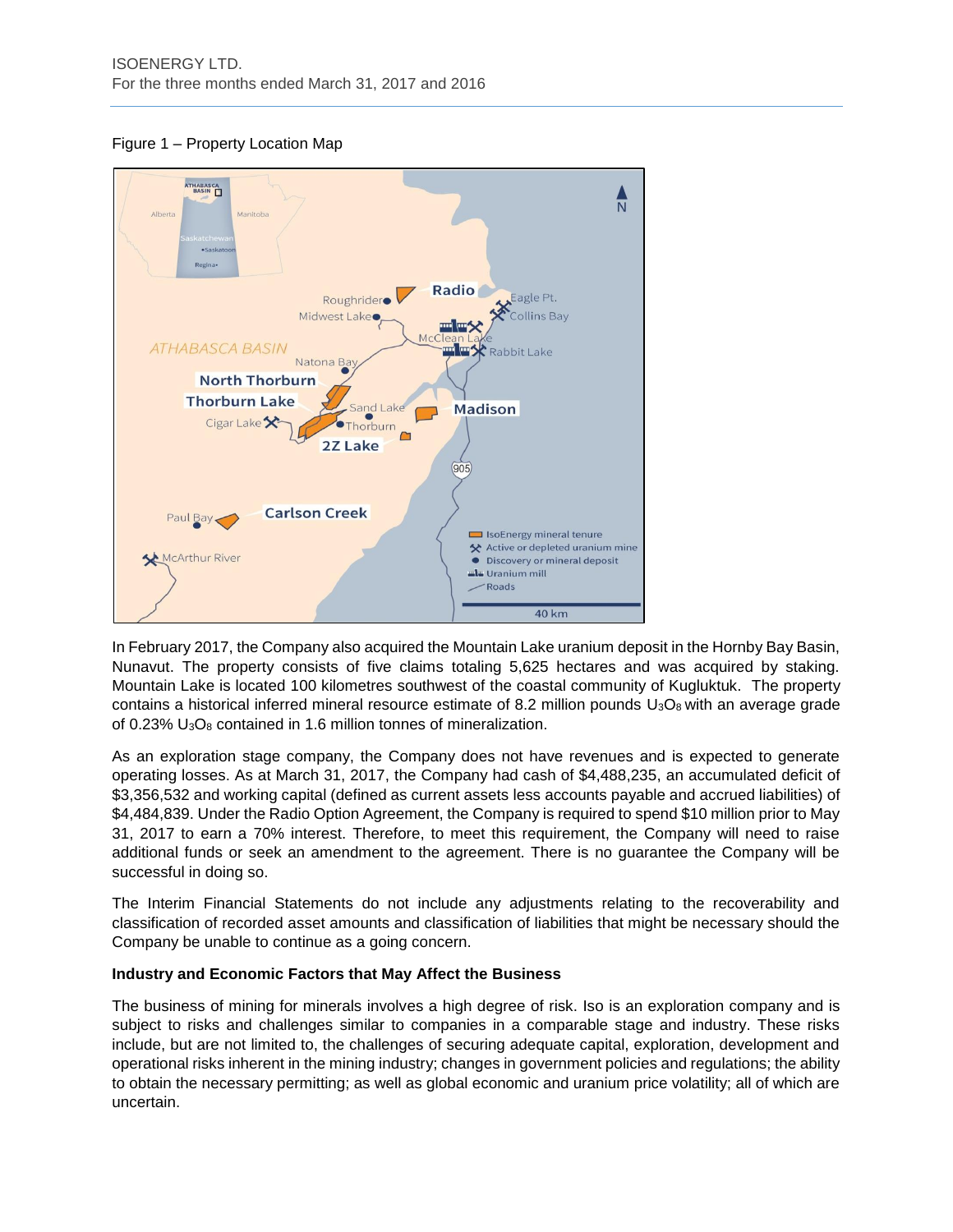The underlying value of the Company's exploration and evaluation assets is dependent upon the existence and economic recovery of mineral reserves and is subject to, but not limited to, the risks and challenges identified above. Changes in future conditions could require material write-downs of the carrying value of the Company's exploration and evaluation assets.

In particular, the Company does not generate revenue. As a result, the Company continues to be dependent on third party financing to continue exploration activities on the Company's properties. Accordingly, the Company's future performance will be most affected by its access to financing, whether debt, equity or other means. Access to such financing, in turn, is affected by general economic conditions, the price of uranium, exploration risks and the other factors described in the section entitled "Risk Factors" in the Company's MD&A for the period ended December 31, 2016.

#### **SELECTED FINANCIAL INFORMATION**

The following financial data is derived from the Interim Financial Statements and should be read in conjunction with Iso's audited Annual Financial Statements.

|                                                     |    | For the three<br>months ended<br>March 31, 2017 | For the period<br>from February 2 to<br>March 31, 2016 |  |  |
|-----------------------------------------------------|----|-------------------------------------------------|--------------------------------------------------------|--|--|
| Share-based compensation                            | \$ | 317,350                                         | \$                                                     |  |  |
| Administrative salaries, contract and director fees |    | 169,097                                         |                                                        |  |  |
| Investor relations                                  |    | 52,831                                          |                                                        |  |  |
| Office and administrative                           |    | 44,503                                          |                                                        |  |  |
| Professional fees                                   |    | 18,064                                          |                                                        |  |  |
| Travel                                              |    | 9,139                                           |                                                        |  |  |
| Public company costs                                |    | 19,572                                          |                                                        |  |  |
| <b>Exploration costs</b>                            |    | 50                                              |                                                        |  |  |
| Loss from operations                                |    | (630,606)                                       |                                                        |  |  |
| Deferred income tax expense                         |    | (180,622)                                       |                                                        |  |  |
| Loss and comprehensive loss                         | S  | (811,228)                                       | S                                                      |  |  |

During the three months ended March 31, 2017 the Company had a loss of \$811,228. The was no activity in the period from inception on February 2, 2016 to March 31, 2016.

Share-based compensation charged to the statement of loss and comprehensive loss was \$317,350 in the three months ended March 31, 2017. These are non-cash charges derived by the graded vesting method of the Black-Scholes values. Stock options granted to directors and employees vest over two years with the corresponding share-based compensation expense being recognized over this period. Variances in share-based compensation expense are expected from period to period depending on many factors, including whether options are granted in a period and whether options have fully vested or have been cancelled in a period. During the three months ended March 31, 2017, 250,000 stock options were granted with a weighted average fair value per option of \$0.69. This brings the total options outstanding to 4,025,000 of which 1,333,333 have vested.

Administrative salaries, contractor and directors' fees were \$169,097 for the three months ended March 31, 2017. Additional salaries and contractor fees are included in exploration and evaluation assets.

Investor relations expenses were \$52,831 for the three months ended March 31, 2017 and relate primarily to costs incurred in dealing with existing and prospective shareholders. Office and administrative expenses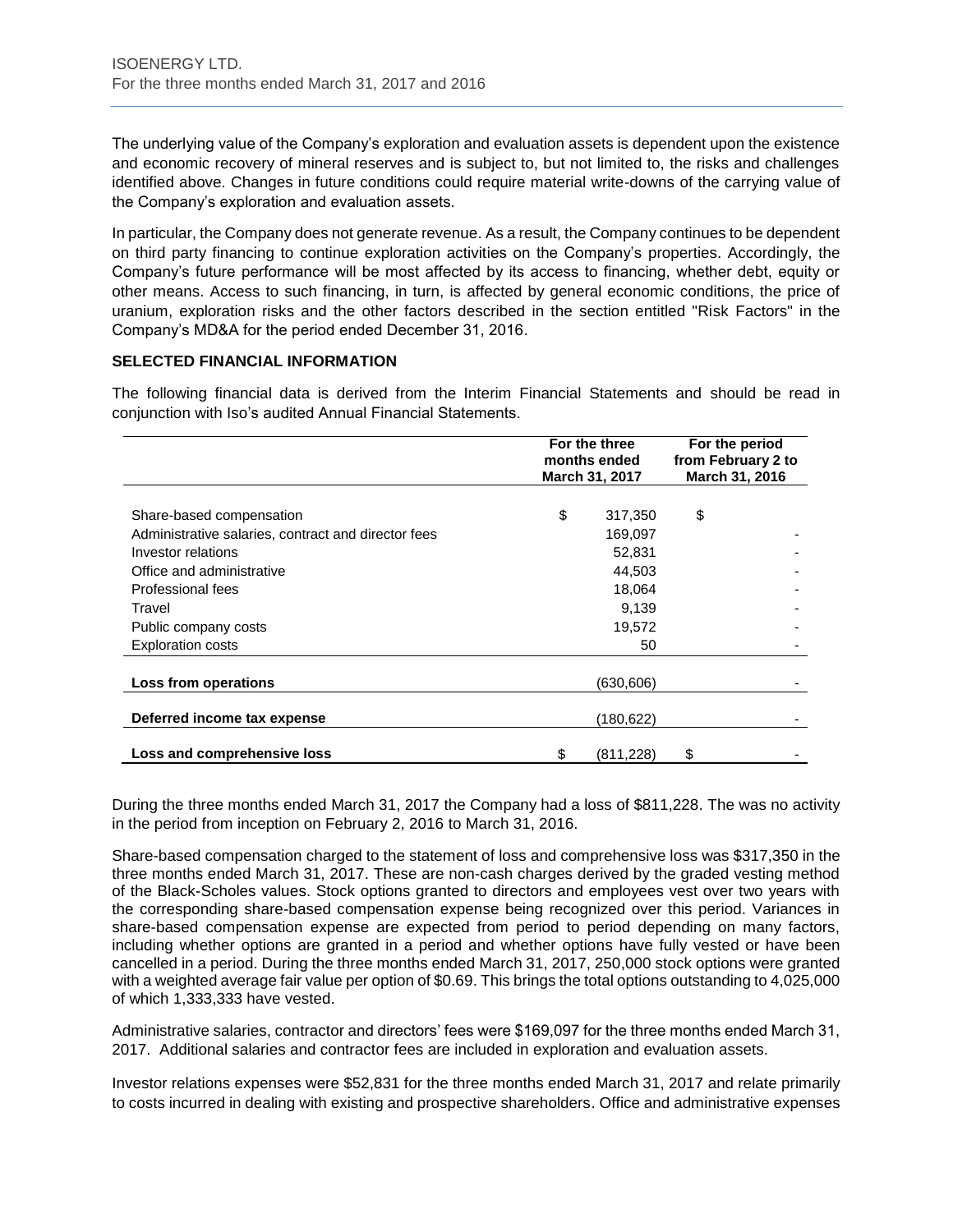were \$44,503 for the three months ended March 31, 2017 and consists of rent and communication costs. Professional fees were \$18,064 for the three months ended March 31, 2017 and consist of legal and accounting fees primarily related to tax advice and periodic review of the Company's continuous disclosure material.

Travel expenses were \$9,139 for the three months ended March 31, 2017 and relate to general corporate travel in connection with capital raising activities and general corporate activities.

Public company costs were \$19,572 for the three months ended March 31, 2017 and consist primarily of costs associated with the Company's continuous disclosure obligations and listing fees, transfer agent costs, press releases and other shareholder communication.

During the period ended December 31, 2016, the Company raised \$4,328,100 through the issuance of flow-through shares. Pursuant to Canadian tax law, the Company is required to spend this amount on eligible exploration expenditures by December 31, 2017. As of March 31, 2017, the Company incurred \$3,834,774 of the required eligible exploration expenditures. A \$393,464 flow-through share premium liability was recorded during the period ended December 31, 2016.

The Company has recorded a deferred tax expense of \$180,622 which reflects a deferred tax recovery on losses recognized in the period, offset by the renunciation of the flow-through shares and the release of the flow-through share premium liability. Release of flow-through share premium liability was \$134,363 in the three months ended March 31, 2017 and is related to the fulfillment of the commitment to spend the required exploration expenditures.

A reconciliation of income taxes based statutory rates and reported taxes is as follows:

| Loss from operations                            | \$<br>(630, 606) |
|-------------------------------------------------|------------------|
| Statutory rate                                  | 27%              |
|                                                 |                  |
| Expected income tax recovery                    | (170, 264)       |
| Permanent differences                           |                  |
| Share-based compensation                        | 85,685           |
| Other                                           | 505              |
| Flow-through share renunciation                 | 399,059          |
| Release of flow-through share premium liability | (134,363)        |
|                                                 |                  |
| Deferred income tax expense                     | 180,622          |

The following financial data is derived from the Interim Financial Statements and should be read in conjunction with Iso's audited Annual Financial Statements.

|                                   | March 31, 2017 |            |    | December 31, 2016 | March 31, 2016 |     |  |
|-----------------------------------|----------------|------------|----|-------------------|----------------|-----|--|
| Exploration and evaluation assets | S              | 34,632,477 | \$ | 32,991,814        | \$             |     |  |
| Total assets                      | \$             | 39,502,456 | \$ | 39,791,620        | \$             |     |  |
| Total current liabilities         | S              | 244.938    |    | 468.309           | \$             |     |  |
| Total non-current liabilities     | S              |            | \$ |                   | \$             |     |  |
| Working capital <sup>(1)</sup>    | \$             | 4.584.839  |    | 6,416,503         | \$             |     |  |
| Cash dividend declared per share  |                | Nil        |    | Nil               |                | Nil |  |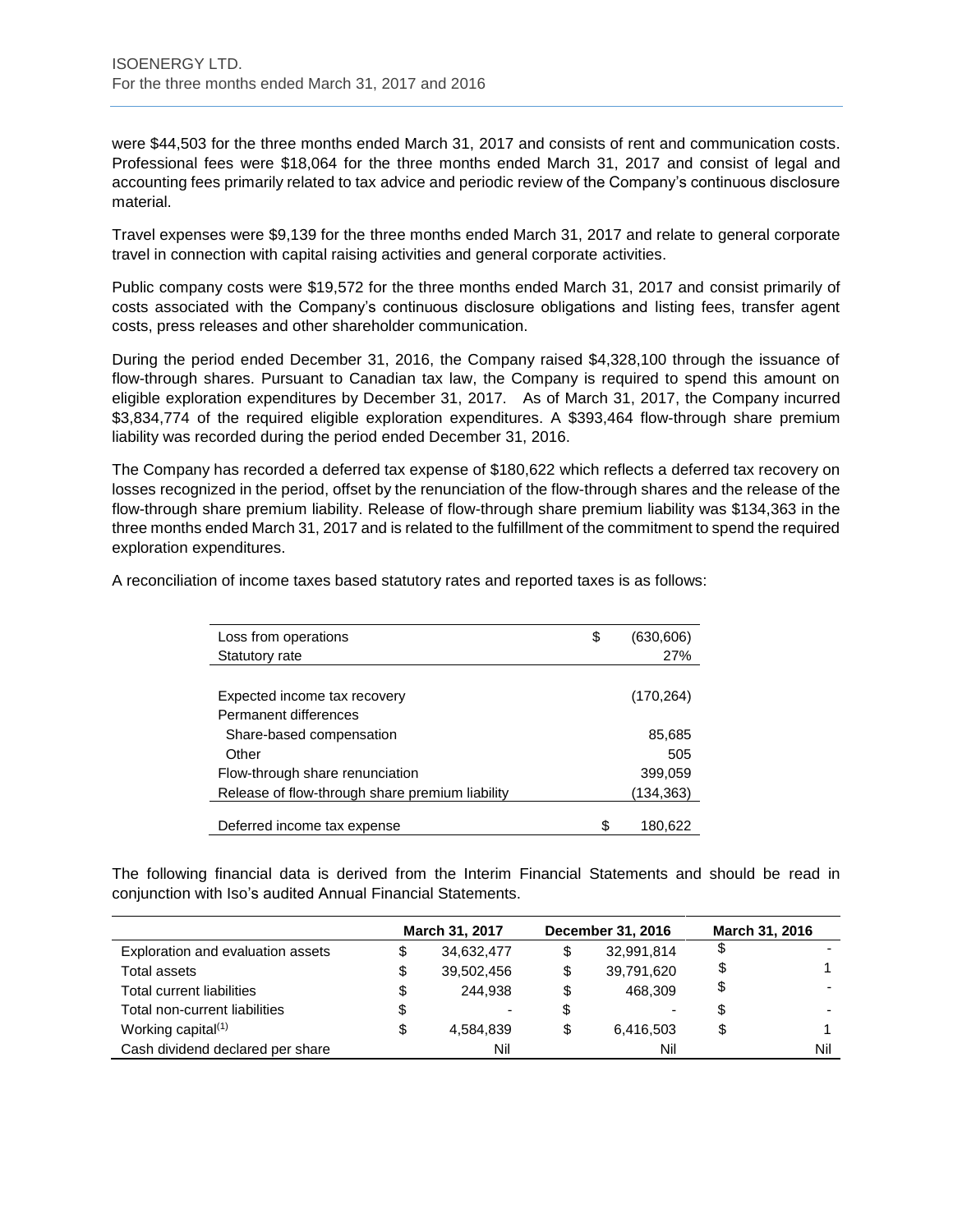During the period ended March 31, 2017, the Company capitalized \$1,640,663, of exploration, of which \$1,519,377 was cash expenditures which also impacted working capital (see Exploration and Evaluation Spending below). In addition, the Company incurred an loss of \$811,228, of which \$312,287 was cash based (see discussion above).

#### **DISCUSSION OF OPERATIONS**

#### **Exploration and Evaluation Spending**

During the three months ended March 31, 2017, Iso incurred an aggregate of \$1,640,663 on deferred exploration on its properties as follows:

|                            | Radio            |        | Thorburn |               | Other  | Total |           |
|----------------------------|------------------|--------|----------|---------------|--------|-------|-----------|
| <b>Drilling</b>            | \$<br>550,778    |        | 591,901  | \$<br>(3,621) |        | \$    | 1,139,058 |
| Geological and geophysical |                  |        | 2,535    | 180           |        |       | 2,715     |
| Labour and wages           | 56,975<br>55,885 |        |          | 10,588        |        |       | 123,448   |
| Camp costs                 | 44,951<br>58,079 |        |          |               |        |       | 103,030   |
| Geochemistry and assays    | 49,485           | 68,419 |          |               | ۰      |       | 117,904   |
| <b>Travel and Other</b>    | 13,823           | 19,329 |          |               | 70     |       | 33,222    |
|                            | 714,922          |        | 797,238  |               | 7.217  |       | 1,519,377 |
| Share-based compensation   | 56,550           |        | 56,550   |               |        |       | 113,100   |
| Depreciation               | -                |        |          |               | 8,186  |       | 8,186     |
|                            | \$<br>771.472    | \$     | 853,788  | \$            | 15,403 | \$    | 1,640,663 |

During the period, Iso actively explored two of its six properties, Radio and Thorburn Lake. A description of these exploration activities is set forth below.

#### Radio

At the Radio property, drilling was carried out between January 17 and February 9, 2017 with two core rigs completing 10 drill holes totaling 3,913 metres. Eight of the 10 drill holes targeted a zone of basement clay alteration identified in 2016. Some of the drilling infilled gaps on sections tested in 2016, but most consisted of 200 metre step-outs along-strike or 50-100 metre step-outs up-dip and down-dip. Drill hole RD17-27, a 50-metre step-out up-dip of 2016 drill hole RD16-21A, is the first drill hole at Radio to encounter elevated uranium geochemistry. It intersected 143 ppm uranium over 0.2 metres (240.5-240.7 metres) in a clay altered graphitic fault within the broader zone of basement clay alteration. Although the alteration zone was extended along strike to the northeast, it is waning in volume and intensity in that direction. As well, no significant basement alteration was observed in step-outs to the southwest. Additionally, one hole was drilled to complete a 2013 drill fence along the Roughrider trend, and another was completed on a DCresistivity anomaly in the northern part of the property.

#### Thorburn Lake

Drilling began at Thorburn Lake on February 4, 2017 and was completed on February 28, 2017. Two core rigs completed 4,512 metres of drilling in 10 drill holes. The main objective of the program was to locate a uranium deposit beneath Thorburn Lake along strike of weak uranium mineralization observed in the 2011 and 2016 drilling campaigns. Both of those campaigns were completed during the summer months and were therefore limited to land based targets. The current program has been successful in extending graphitic structures to the northeast beneath the lake ice, but no significant mineralization was observed. Results of geochemical analyses on the 2017 drill core have just been received and a review is ongoing.

Overall, the Company's strategy of focusing exploration on the Thorburn Lake and Radio properties with a combination of DC-Resistivity geophysics and core drilling was largely realized and/or is still being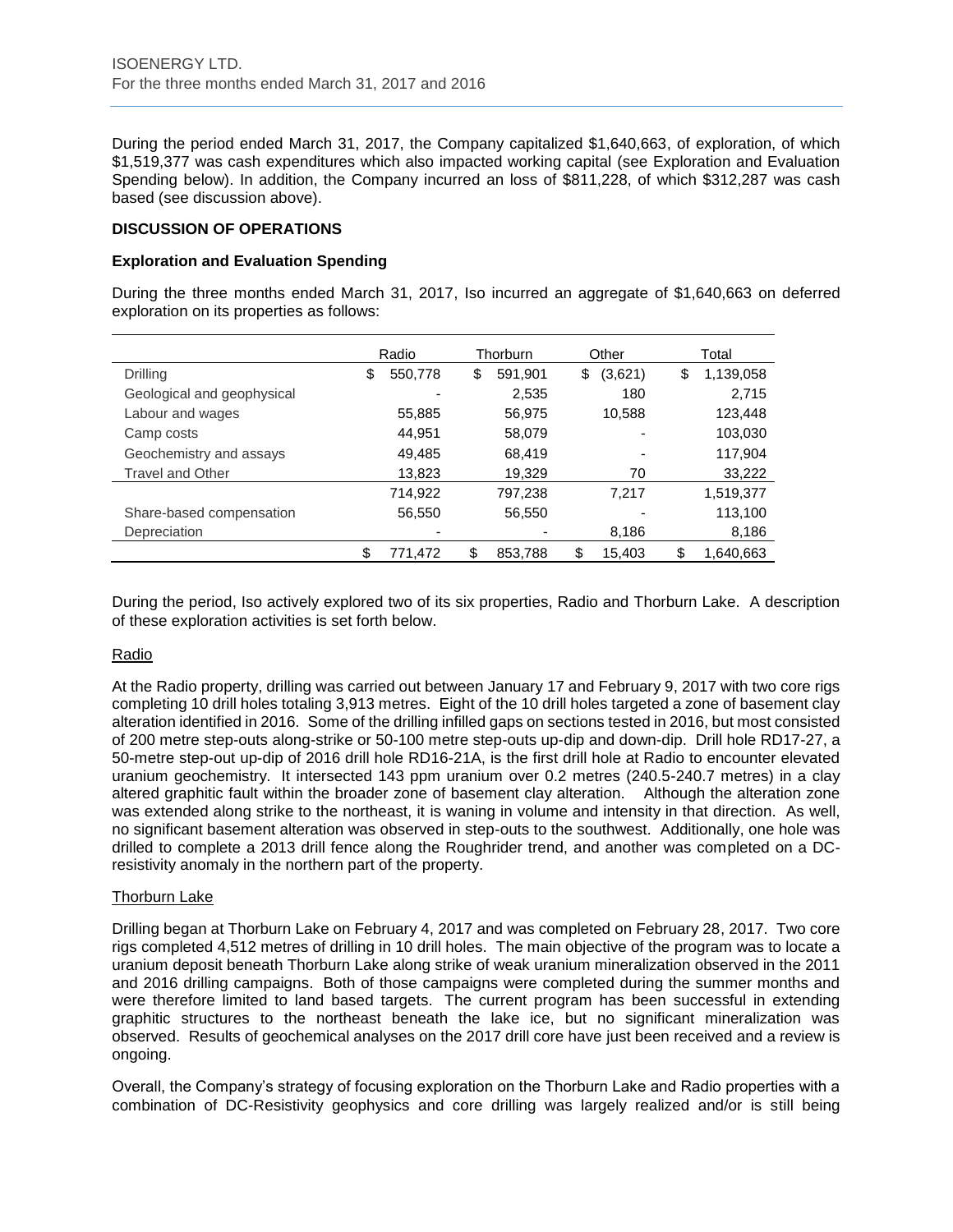completed. Geophysical surveys at Thorburn Lake and North Thorburn were completed in 2016. As well, initial drilling programs in 2016 at Radio and Thorburn Lake were successful in identifying uranium mineralization or indications of uranium mineralization and have been followed up with more drilling in 2017.

The Company plans to explore the North Thorburn property by completing the balance of the activities set forth below. The nature and extent of further exploration will depend on the results of these planned exploration activities and the Company's financial resources.

|                                                 | <b>Forecast</b> | <b>Comments</b>           |
|-------------------------------------------------|-----------------|---------------------------|
| North Thorburn $-2,400$ m Drilling<br>(6 holes) | \$617,000       | Scheduled for Summer 2017 |

# **SUMMARY OF QUARTERLY RESULTS**

The information should be read in conjunction with the Company's Annual Financial Statements as well as the unconsolidated interim financial statements for the period ended September 30, 2016 and the unconsolidated audited financial statements for the period ended June 30, 2016.

|                        | March 31, 2017  | December 31,<br>2016 | September 30,<br>2016 | June 30, 2016    |
|------------------------|-----------------|----------------------|-----------------------|------------------|
| Revenue                | Nil             | Nil                  | Nil                   | Nil              |
| Loss                   | \$<br>(881.228) | \$<br>(1,889,543)    | \$<br>(429.496)       | \$<br>(226, 265) |
| Basic loss per share   | \$<br>(0.02)    | \$<br>(0.05)         | \$<br>(0.01)          | \$<br>(0.05)     |
| Diluted loss per share | \$<br>(0.02)    | \$<br>(0.05)         | \$<br>(0.01)          | (0.05)           |

Iso does not derive any revenue from its operations. Its primary focus is the acquisition, exploration and evaluation of resource properties.

The loss per period has fluctuated depending on the Company's activity level and periodic variances in certain items. Quarterly periods are therefore not comparable.

#### **LIQUIDITY AND CAPITAL RESOURCES**

Iso has no revenue-producing operations, earns only minimal interest income on cash, and is expected to have recurring operating losses. As at March 31, 2017, the Company had an accumulated deficit of \$3,356,352.

As at the date of this MD&A, the Company has approximately \$4.2 million in cash. The Company's working capital balance as at the date of this MD&A is approximately \$4.3 million. As a result, as at the date hereof the Company has sufficient funds to finance its general and administrative costs for the next 12 months and complete its planned exploration activities as set forth above. Excess available funds will be allocated to exploration programs based upon the results of completed programs after an assessment of all results to date and any untested targets.

As previously stated however, under the Radio Option Agreement, the Company is required to spend \$10 million prior to May 31, 2017 to earn a 70% interest. Therefore, to meet this requirement, the Company will need to raise additional funds or seek an amendment to the agreement. There is no guarantee the Company will be successful in doing so.

On an ongoing basis, and particularly in light of current market conditions for mineral exploration, management evaluates and adjusts its planned level of activities, including planned exploration and committed administrative costs, to maintain adequate levels of working capital.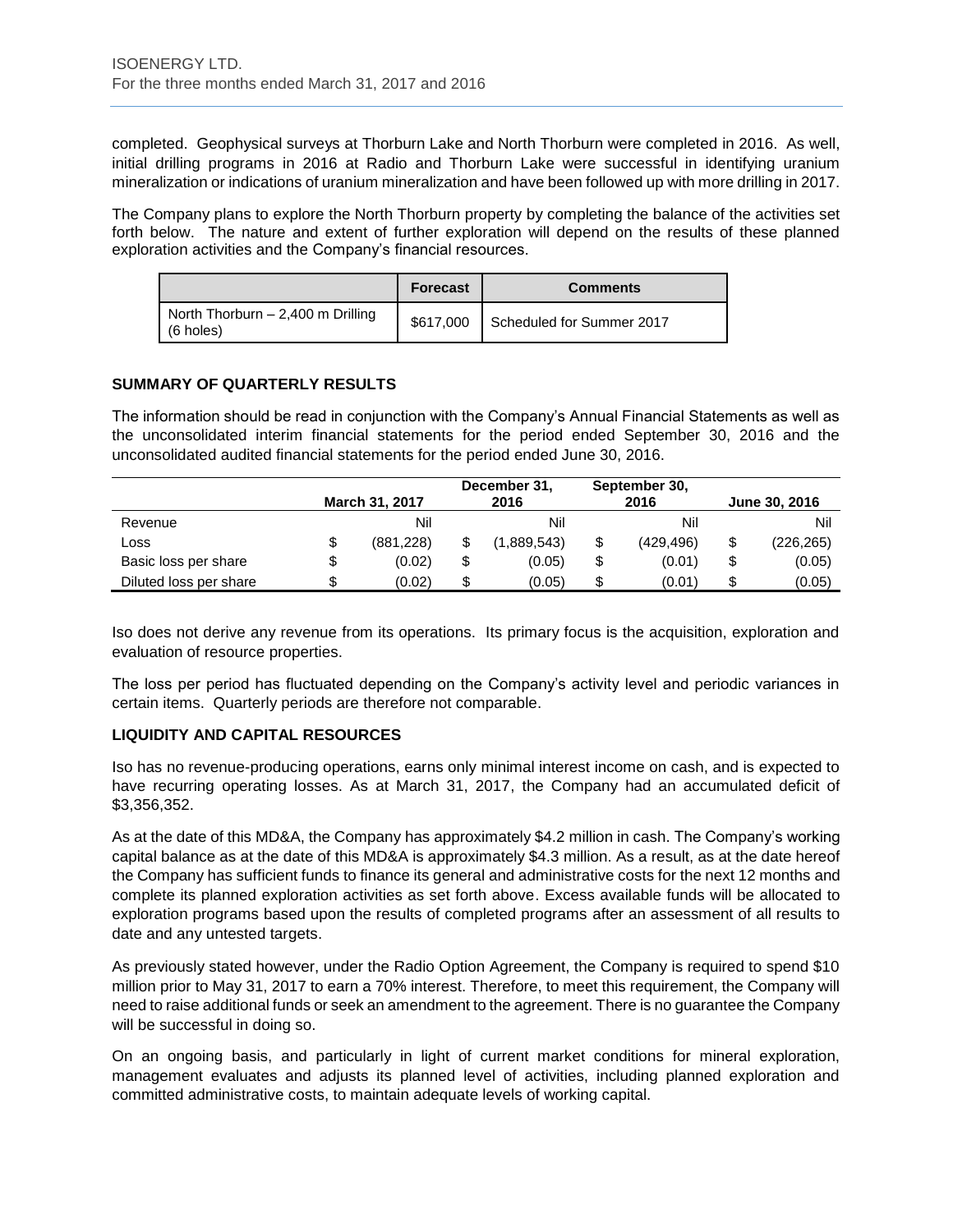As previously stated, the Company is dependent on external financing, including equity issuances and debt financing, to fund its activities. Management will determine whether to accept any offer to finance weighing such things as the financing terms, the results of exploration, the Company's share price at the time and current market conditions, among others. Circumstances that could impair the Company's ability to raise additional funds include general economic conditions, the price of uranium and the other factors set forth under "Risk Factors" in the MD&A for the period ended December 31, 2016 and above under "Industry and Economic Factors that May Affect the Business". The Company has not paid any dividends and management does not expect that this will change in the near future.

Working capital is held almost entirely in cash, significantly reducing any liquidity risk of financial instruments held by Iso.

#### **OFF-BALANCE SHEET ARRANGEMENTS**

The Company had no off-balance sheet arrangements as at March 31, 2017 or as at the date hereof.

#### **TRANSACTIONS WITH RELATED PARTIES**

Except as noted below, the only transactions between the Company and related parties are transactions between the Company and its key management personnel. Key management personnel include those persons having authority and responsibility for planning, directing and controlling the activities of the Company as a whole. The Company has determined that key management personnel consists of executive and non-executive members of the Company's Board of Directors, corporate officers and related companies.

Remuneration attributed to key management personnel for the three months ended March 31, 2017 can be summarized as follows:

|                                                                              | <b>Short term</b><br>compensation |         | Share-based<br>compensation | Total     |
|------------------------------------------------------------------------------|-----------------------------------|---------|-----------------------------|-----------|
| statement<br>in the<br>Expensed<br>. of<br>loss<br>and<br>comprehensive loss | \$                                | 132.215 | \$<br>246.956               | \$379,171 |
| Capitalized to exploration and evaluation assets                             |                                   | 91,434  | 106.725                     | 198,159   |
|                                                                              |                                   | 223.649 | \$<br>353.681               | 577,330   |

As of March 31, 2017, \$26,385 (included in accounts payable and accrued liabilities) was owing to directors and officers for compensation.

#### **OUTSTANDING SHARE DATA**

The authorized capital of Iso consists of an unlimited number of common shares. As of May 15, 2017, there were 41,060,549 common shares outstanding and 4,025,000 stock options outstanding, each entitling the holder to purchase one common share of Iso at the prices set forth below.

|                   |            | Exercise price | Number of options |   | Exercise price |                  |
|-------------------|------------|----------------|-------------------|---|----------------|------------------|
| Number of options | per option |                | exercisable       |   | per option     | Expiry date      |
| 3.675.000         |            | 1.00           | 1,225,000         |   | 1.00           | October 25, 2021 |
| 100.000           |            | 1.00           | 50.000            | S | 1.00           | October 24, 2021 |
| 250,000           |            | 00. ا          | 83.333            |   | 1.00           | January 4, 2022  |
| 4,025,000         |            | 1.00           | 1,358,333         |   | 1.00           |                  |

Stock options outstanding at May 15, 2017 are as follows: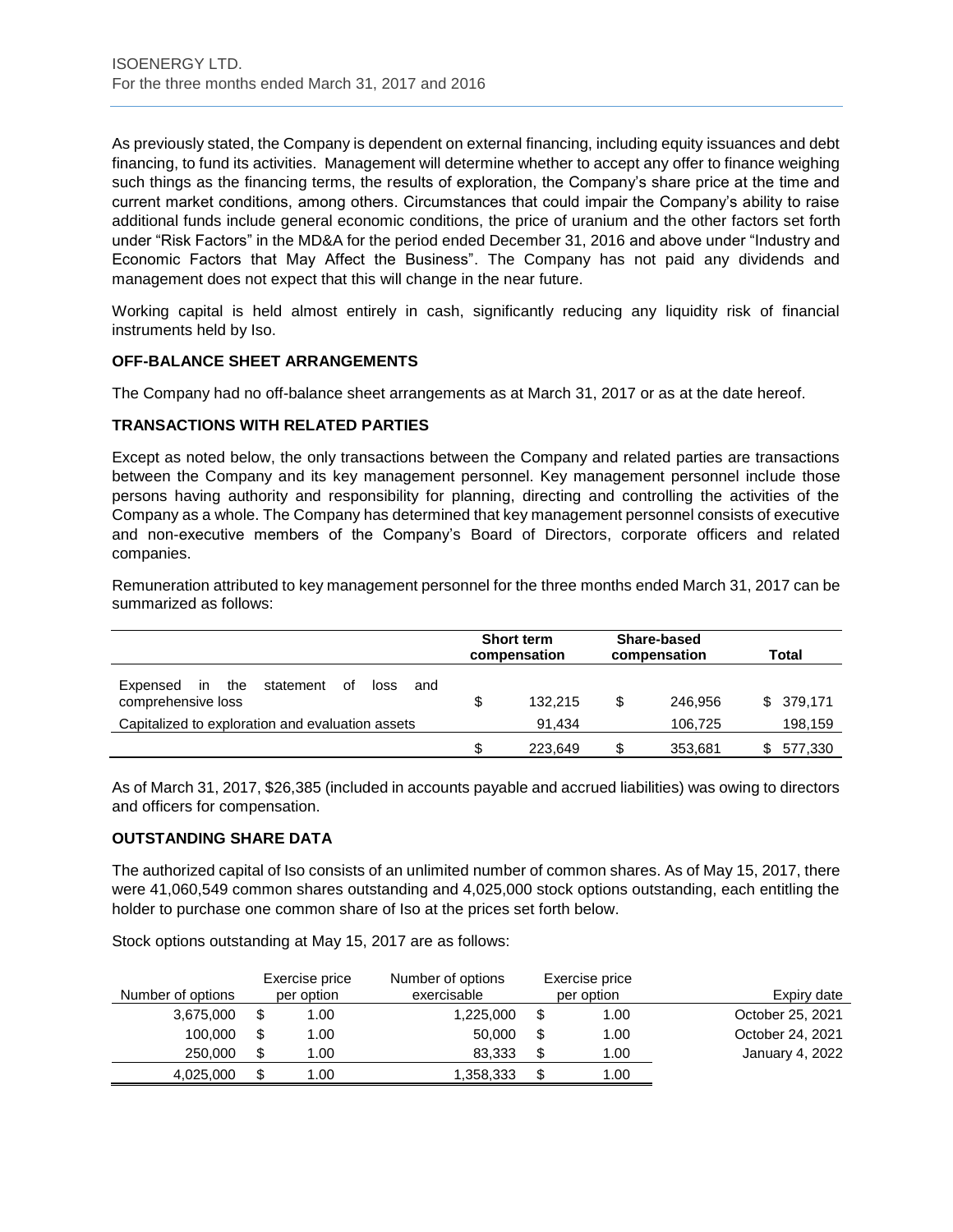#### **PROPOSED TRANSACTIONS**

As is typical in the mineral exploration and development industry, the Company continually reviews potential merger, acquisition and investment transactions and opportunities that could enhance shareholder value. At present however, no transactions have been approved by the Board or in respect of which such approval is probable.

#### **CRITICAL ACCOUNTING JUDGMENTS, ESTIMATES AND ASSUMPTIONS**

The preparation of the financial statements requires management to make judgments, estimates and assumptions that affect the reported amounts of assets, liabilities and contingent liabilities at the date of the financial statements and the reported amounts of revenues and expenses during the reporting period. Estimates and assumptions are continuously evaluated and are based on management's experience and other factors, including expectations of future events that are believed to be reasonable in the circumstances. Uncertainty about these judgments, estimates and assumptions could result in a material adjustment to the carrying amount of the asset or liability affected in future periods.

Information about significant areas of estimation uncertainty considered by management in preparing the Interim Financial Statements is as follows:

*i. Impairment*

At the end of each financial reporting period the carrying amounts of the Company's non-financial assets are reviewed to determine whether there is any indication that those assets have suffered an impairment loss or reversal of previous impairment. Where such an indication exists, the recoverable amount of the asset is estimated in order to determine the extent of the impairment, if any. With respect to exploration and evaluation assets, the Company is required to make estimates and judgments about the future events and circumstances and whether the carrying amount of intangible exploration assets exceeds its recoverable amount. Recoverability depends on various factors, including the discovery of economically recoverable reserves, the ability of the Company to obtain the necessary financing to complete development and upon future profitable production or proceeds from the disposition of the exploration and evaluation assets themselves. Additionally, there are numerous geological, economic, environmental and regulatory factors and uncertainties that could impact management's assessment as to the overall viability of its properties or its ability to generate future cash flows necessary to cover or exceed the carrying value of the Company's exploration and evaluation assets.

#### *ii. Share-based payments*

The Company uses the Black-Scholes option pricing model to determine the fair value of options in order to calculate share-based payment expenses. The Black-Scholes model involves six key inputs to determine fair value of an option: risk-free interest rate, exercise price, market price at date of issue, expected dividend yield, expected life, and expected volatility. Certain of the inputs are estimates that involve considerable judgment and are, or could be, affected by significant factors that are out of the Company's control. The Company is also required to estimate the future forfeiture rate of options based on historical information in its calculation of share-based payment expenses.

#### **CHANGES IN ACCOUNTING POLICIES**

The accounting policies followed by the Company are set out in Note 4 to the Annual Financial Statements.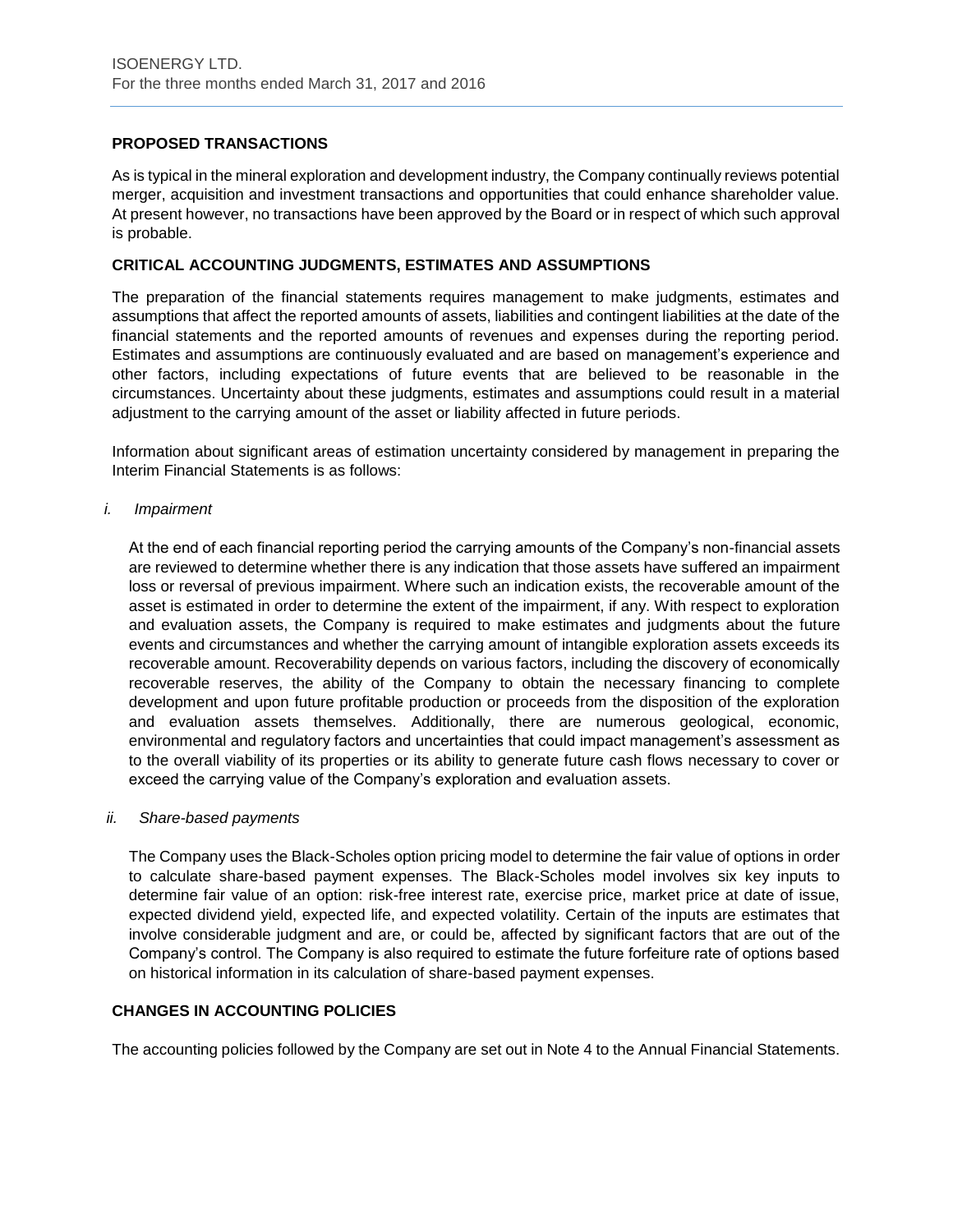#### **Release of flow-through share premium**

In the prior year, the proceeds allocated to the flow-through premium was recognized as "release of flowthrough premium liability" in the consolidated statement of loss and comprehensive loss over the period that the flow-through proceeds were spent on eligible exploration expenditures. In the current period, this premium is measured on the same basis, however, it is recorded as a deferred tax benefit. The Company voluntarily changed this classification with a view to better present the results of the Company. There is no impact on the statement of loss and comprehensive loss or on the statement of cash flows for the period ended March 31, 2016 nor on the balance sheet as at December 31, 2016 as flow-through shares were not issued until the third quarter of 2016.

# **Future Accounting Pronouncements:**

The following standards have not been adopted by the Company and are being evaluated to determine their impact:

- IFRS 9 *Financial Instruments:* IFRS 9 is a new standard that replaced IAS 39 for the classification and measurement of financial instruments, effective for annual periods beginning on or after January 1, 2018. The extent of the impact of adoption of the standard on the Company's financial statements has not yet been determined.
- IFRS 16 *Leases:* In January 2016, the IASB issued IFRS 16 Leases. IFRS 16 brings most leases on-balance sheet for lessees by eliminating the distinction between operating and finance leases. Lessor accounting remains largely unchanged and the distinction between operating and finance leases is retained. Under IFRS 16, a lessee recognizes a right-of-use asset and a lease liability. The right-of-use asset is treated similarly to other non-financial assets and depreciated accordingly, and the liability accrues interest. The lease liability is initially measured at the present value of the lease payments payable over the lease term, discounted at the rate implicit in the lease. Lessees are permitted to make an accounting policy election, by class of underlying asset, to apply a method like IAS 17's operating lease accounting and not recognize lease assets and lease liabilities for leases with a lease term of 12 months or less and on a lease-by-lease basis, to apply a method similar to current operating lease accounting to leases for which the underlying asset is of low value. IFRS 16 supersedes IAS 17 – Leases and related interpretations and is effective for periods beginning on or after January 1, 2019, with earlier adoption permitted if IFRS 15 has also been applied. The Company is currently evaluating the impact of the adoption of IFRS 16 on the Company's financial statements along with the timing of adoption.

# **CAPITAL MANAGEMENT**

The Company manages its capital structure and makes adjustments to it, based on the funds available to the Company, in order to support the acquisition, exploration and evaluation of assets. The Board does not impose quantitative return on capital criteria for management, but rather relies on the expertise of the Company's management to sustain the future development of the business.

In the management of capital, the Company considers all types of equity and is dependent on third party financing, whether through debt, equity, or other means. Although the Company has been successful in raising funds to date, there is no assurance that the Company will be successful in obtaining required financing in the future or that such financing will be available on terms acceptable to the Company.

The properties in which the Company currently has an interest are in the exploration stage. As such the Company, has historically relied on the equity markets to fund its activities. The Company will continue to assess new properties and seek to acquire an interest in additional properties if it determines that there is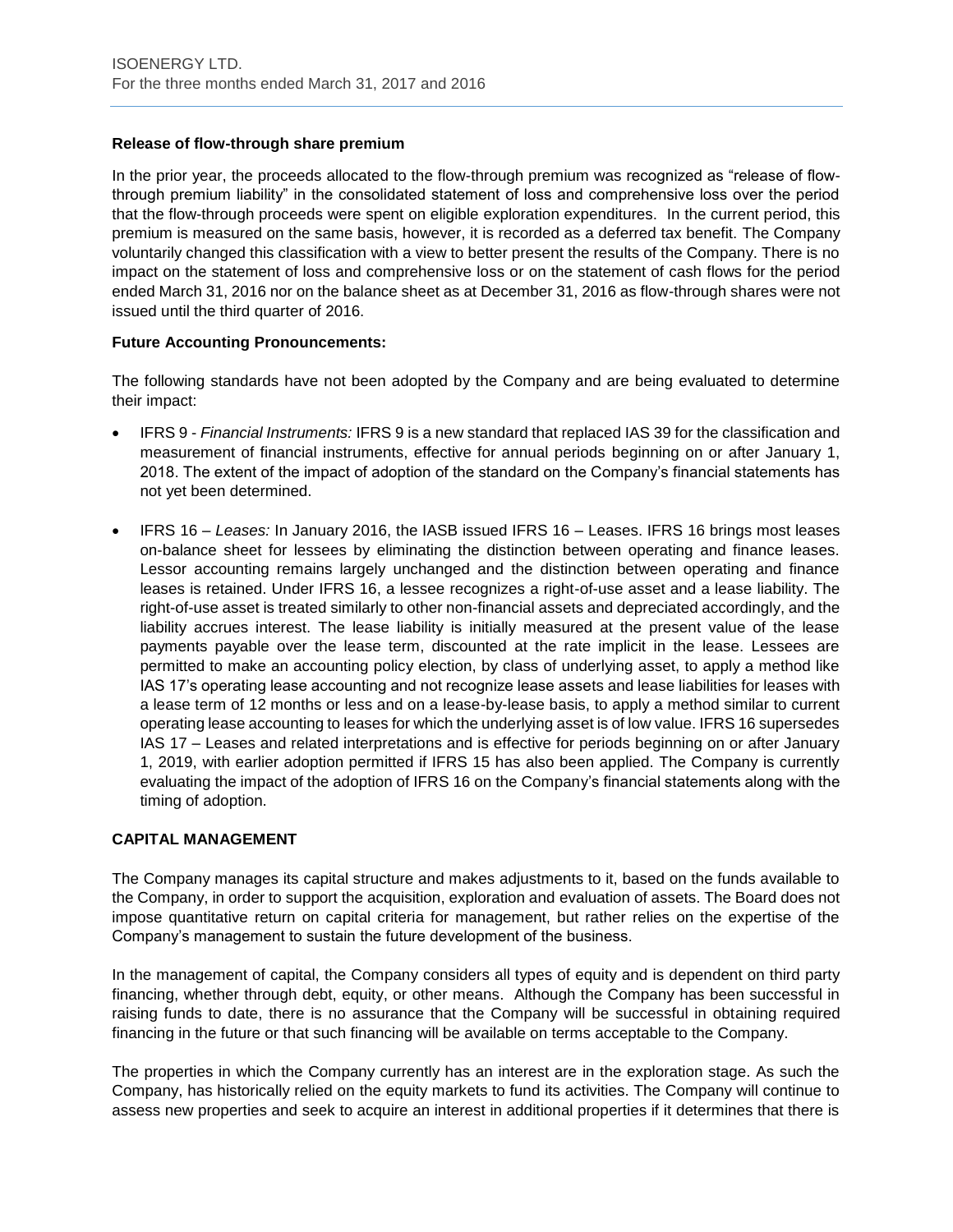sufficient geologic or economic potential and if it has adequate financial resources to do so.

Management reviews its capital management approach on an ongoing basis and believes that this approach, given the relative size of the Company, is reasonable. The Company is not subject to externally imposed capital requirements. There were no changes in the Company's approach to capital management during the period.

#### **FINANCIAL INSTRUMENTS**

The Company's financial instruments consist of cash, amounts receivable, accounts payable and accrued liabilities.

The fair values of the Company's financial instruments approximate their carrying value, due to their shortterm maturities or liquidity. The Company's cash and amounts receivable are classified as loans and receivables and are initially recorded at fair value and subsequently at amortized cost with accrued interest recorded in accounts receivable.

#### **Financial instrument risk exposure**

As at March 31, 2017, the Company's financial instrument risk exposure and impact thereof on the Company's financial instruments is summarized below:

#### **(a) Credit Risk**

Credit risk is the risk that one party to a financial instrument will fail to discharge an obligation and cause the other party to incur a financial loss. As at March 31, 2017, the Company has cash on deposit with a large Canadian bank. Credit risk is concentrated as a significant amount of the Company's cash and cash equivalents is held at one financial institution. Management believes the risk of loss to be remote. The Company's amounts receivable consists of input tax credits receivable from the Government of Canada and interest accrued on cash equivalents. Accordingly, the Company does not believe it is subject to significant credit risk.

#### **(b) Liquidity Risk**

Liquidity risk is the risk that an entity will encounter difficulty in raising funds to meet its obligations under financial instruments. The Company manages liquidity risk by maintaining sufficient cash balances. Liquidity requirements are managed based on expected cash flows to ensure that there is sufficient capital to meet short-term obligations. As at March 31, 2017, the Company had a working capital balance of \$4,584,839, including cash of \$4,488,235.

#### **(c) Market Risk**

Market risk is the risk of loss that may arise from changes in market factors such as interest rates, foreign exchange rates and commodity and equity prices.

#### **(i) Interest Rate Risk**

Interest rate risk is the risk that the future cash flows from a financial instrument will fluctuate due to changes in market interest rates. The Company holds its cash in bank accounts that earn variable interest rates. Due to the short-term nature of these financial instruments, fluctuations in market rates do not have a significant impact on the estimated fair value of the Company's cash and cash equivalent balances as of March 31, 2017.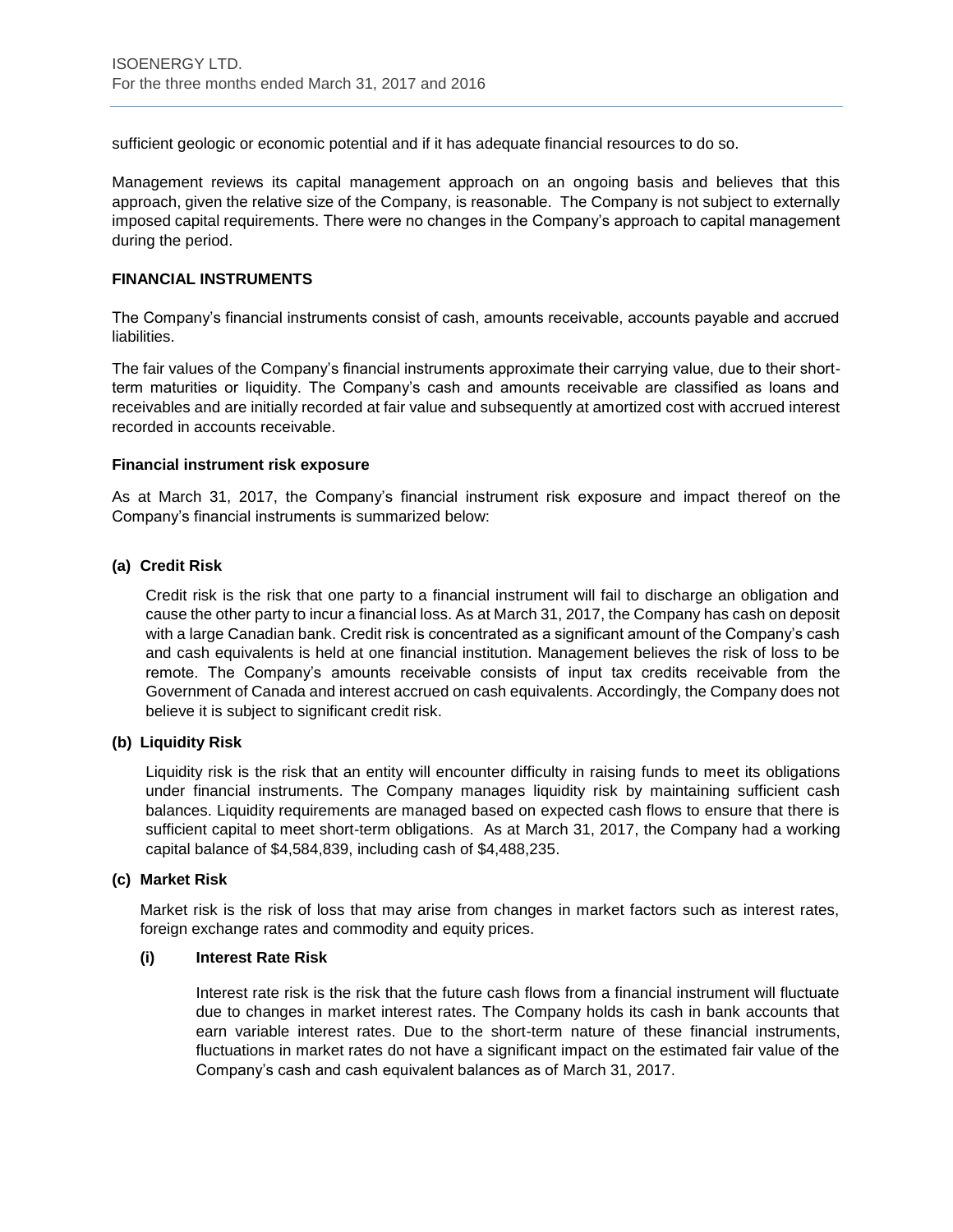# **(ii) Foreign Currency Risk**

The functional currency of the Company is the Canadian dollar. The Company is affected by currency transaction risk and currency translation risk. Consequently, fluctuations of the Canadian dollar in relation to other currencies may impact the fair value of financial assets, liabilities and operating results. As of March 31, 2017, the Company had no financial assets and liabilities that were subject to currency translation risk. The Company maintains a Canadian dollar bank account in Canada.

# **(iii) Price risk**

The Company is exposed to price risk with respect to commodity and equity prices. Equity price risk is defined as the potential adverse impact of movements in individual equity prices or general movements in the level of the stock market on the Company's financial performance. Commodity price risk is defined as the potential adverse impact of commodity price movements and volatilities on financial performance and economic value. Future declines in commodity prices may impact the valuation of long-lived assets. The Company closely monitors the commodity prices of uranium, individual equity movements, and the stock market.

# **RISK FACTORS**

The operations of the Company are speculative due to the high-risk nature of its business which is the exploration of mineral properties. For a comprehensive list of the risks and uncertainties facing the Company, please see "Risk Factors" in the Company's MD&A for the period ended December 31, 2016. These are not the only risks and uncertainties that Iso faces. Additional risks and uncertainties not presently known to the Company or that the Company currently considers immaterial may also impair its business operations. These risk factors could materially affect the Company's future operating results and could cause actual events to differ materially from those described in forward-looking statements relating to the Company.

# **SEGMENT INFORMATION**

The Company operates in one reportable segment, being the acquisition, exploration and development of uranium properties. All of the Company's non-current assets are located in Canada.

# **ADDITIONAL DISCLOSURE FOR VENTURE ISSUERS WITHOUT SIGNIFICANT REVENUE**

Additional disclosure concerning Iso's general and administrative expenses and exploration and evaluation expenses is provided in the Company's statement of loss and comprehensive loss contained in its Interim Financial Statements for the three months ended March 31, 2017, which is available on Iso's website or on its profile at [www.sedar.com.](http://www.sedar.com/)

# **NOTE REGARDING FORWARD-LOOKING INFORMATION**

*This MD&A contains "forward-looking statements" (also referred to as "forward-looking information") within the meaning of applicable Canadian securities legislation. All statements, other than statements of historical facts, included in this MD&A that address activities, events or developments that IsoEnergy expects or anticipates will or may occur in the future, including, without limitation, statements about the future exploration activities; sources, and proposed uses, of funds; capital and operating cost estimates, including*